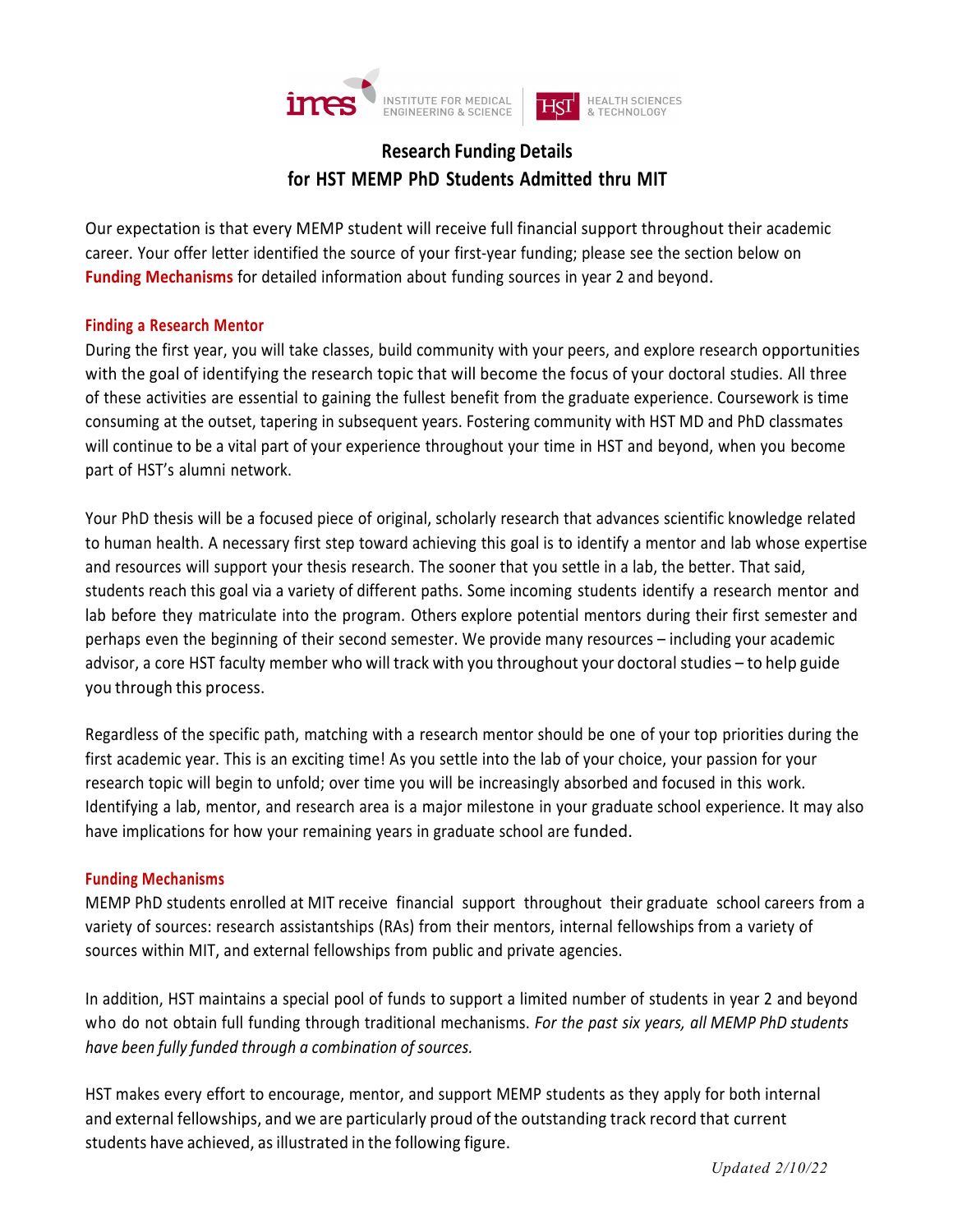

**External fellowships commonly awarded to MEMP students include: NSF Graduate Research Fellowships,** National Defense Science and Engineering Graduate (NDSEG) Fellowships, Hertz Foundation Fellowships, NASA Space Technology Graduate Research Fellowships, NIH Training Grant Fellowships, and Canadian Institutes of Health Research Fellowships.

Internal fellowships are awarded by IMES/HST, MIT's School of Engineering, and MIT's Office of Graduate Education thru a variety of opportunities advertised throughout the year to enrolled students.

Research assistantships are provided from funds awarded to faculty at MIT, Harvard, and local hospitals.

# *Note regarding teaching assistantships:*

MEMP does not have a teaching requirement. Teaching assistantships (TAs) are another funding option for students who want to gain teaching experience during their time in graduate school. While the chart above indicates that twelve (5%) MEMP students had a TA as their primary means of support inacademic year 2020- 2021, eight MEMP students (7%) held partial TAs in addition to their primary funding fromRAs orfellowships.